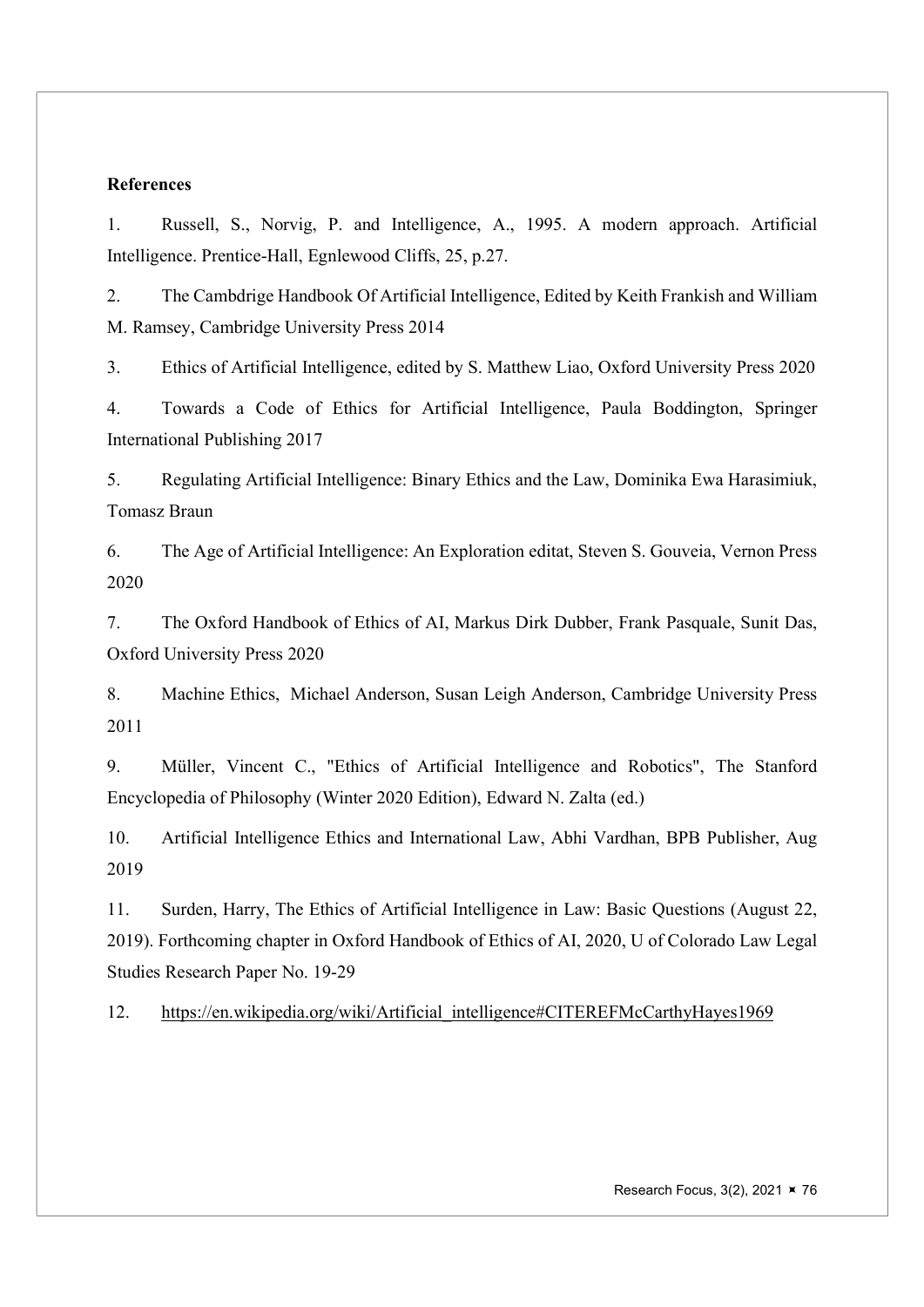# How Ethical is Gender Equality in Leadership?

#### Larisa MACOVEI

Organizational Management and Marketing, Romanian-American University, Romania

#### Abstract

We are facing a completely different global crisis and it has added to the existing inequalities for women in leadership. Organizations need to develop ethical campaigns to encourage leaders to eradicate disparities between women and men in the workforce. Recent data shows that job insecurity is higher for women in EU due to the COVID-19 pandemic and female leaders may face new barriers in gender stereotypes in the future. Companies have a moral responsibility to reflect on gender inequality and to provide equal employment opportunities.

Keywords: ethics, gender equality, leadership, women, COVID-19, diversity

# Introduction

Historically, women have faced various degrees of inequality – from what jobs they are allowed and not allowed to work, not being allowed to vote, violence and more.

Women's careers are continuing to suffer due to maternal leave and childcare-related topics while men are rarely burdened by these issues.

While we have seen gender equality take a front seat in public debate and politics in the past decade, there is still much left to be done before women have the same opportunities as men.

A year since the pandemic started, general lockdowns, work from home, schools & kindergartens being closed, female leaders have been facing even more challenges. Creating a more balanced culture, compatible with family life will be an immense challenge for our leaders and I consider that an empathetic view will be the solution to move forward.

77 **× Research Focus, 3(2), 2021**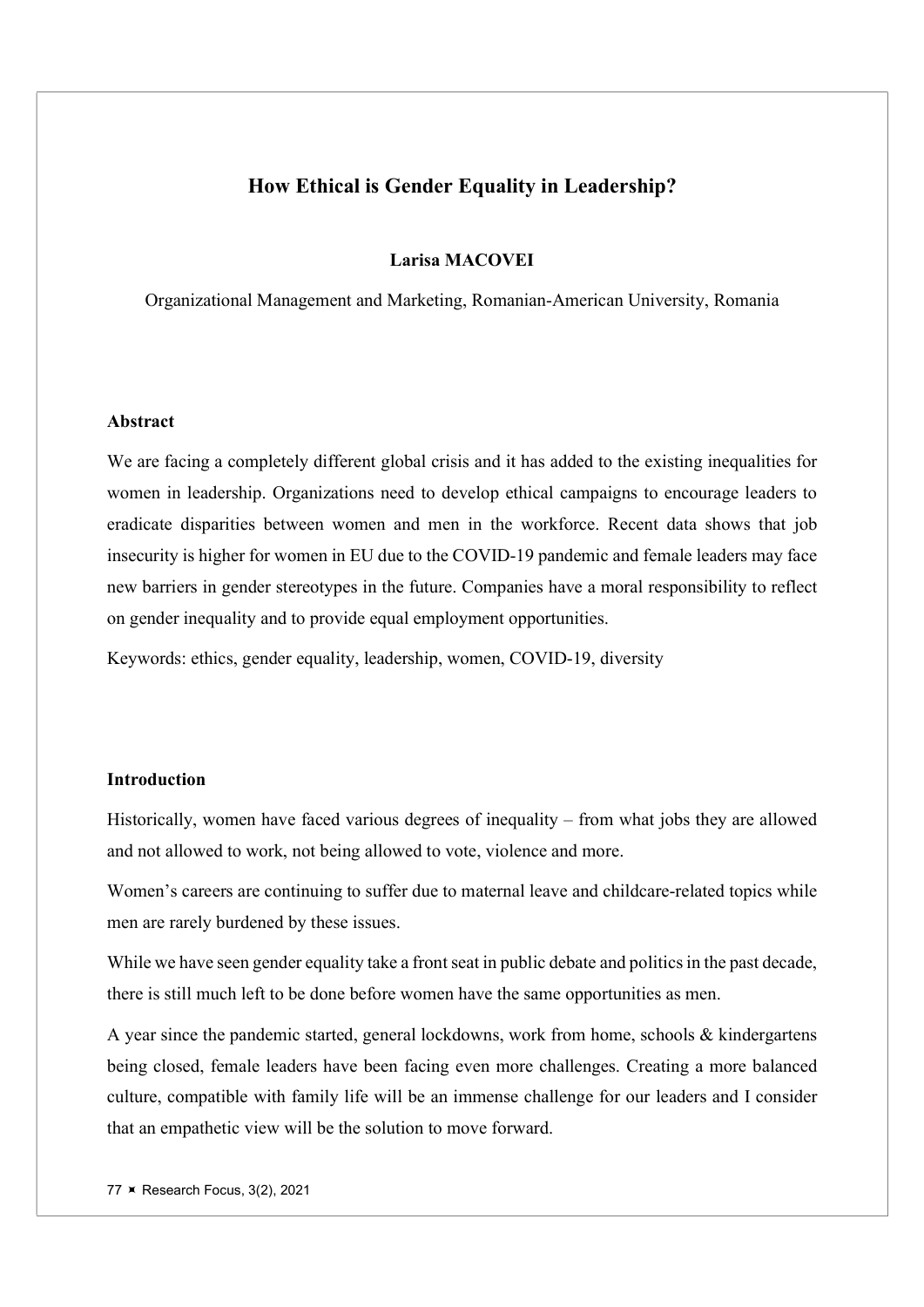In the following pages I'll dive deeper into views regarding gender discrimination, equality in leadership positions, the impact of Covid-19 in gender ethics and how the future of work will affect women and their careers.

## Forms and gender discrimination

The most debated gender equality issue is the pay gap between women and men. In 2015, the World Economic Forum highlighted that "women today earn what men were earning ten years ago" (Cann, 2015). Moreover, the European Union states that "In 2019, women's gross hourly earnings were on average 14.1% below those of men in the EU" (Eurostat, 2021).

The European Commission treats these problems beyond the discrimination and take in consideration 4 points that women face in regard to work, rewards and advancement (European Commision, n.d.):

1. Sectoral segregation – this means that the pay gap can be explained by the over representation of women in low paying sectors (ex: education, care) added on top of the over representation of men present in better paid sectors (ex: technology, STEM, engineering)

2. Work-life balance – flexible working time adequate to childcare

3. The grass ceiling – the position of women in the organization hierarchy influence the pay level

4. Discrimination – women can earn less than men for doing the same type of job

More recently, a study called "State of Gender Pay Gap 2020" suggested that "last year women earned 81 cents to every dollar earned by their male counterparts" (Ruiz, 2021). The same study also reveals that women are often more often penalized after significant absence at work, when compared to their male counterparts. At the same time, qualified women trying to re-enter organizations have difficulties to negotiate salaries or to achieve job offers immediately.

Additionally, organizational culture can have unintended consequences, like maternity leave and childcare activities being frowned upon – but this can change by offering similar possibilities (paternity leave, childcare leave) to men. This, in turn, will improve women representation - when men have the possibility to take time off for family reasons, women can be at work and improve their chances of promotion and participate in the talent pool.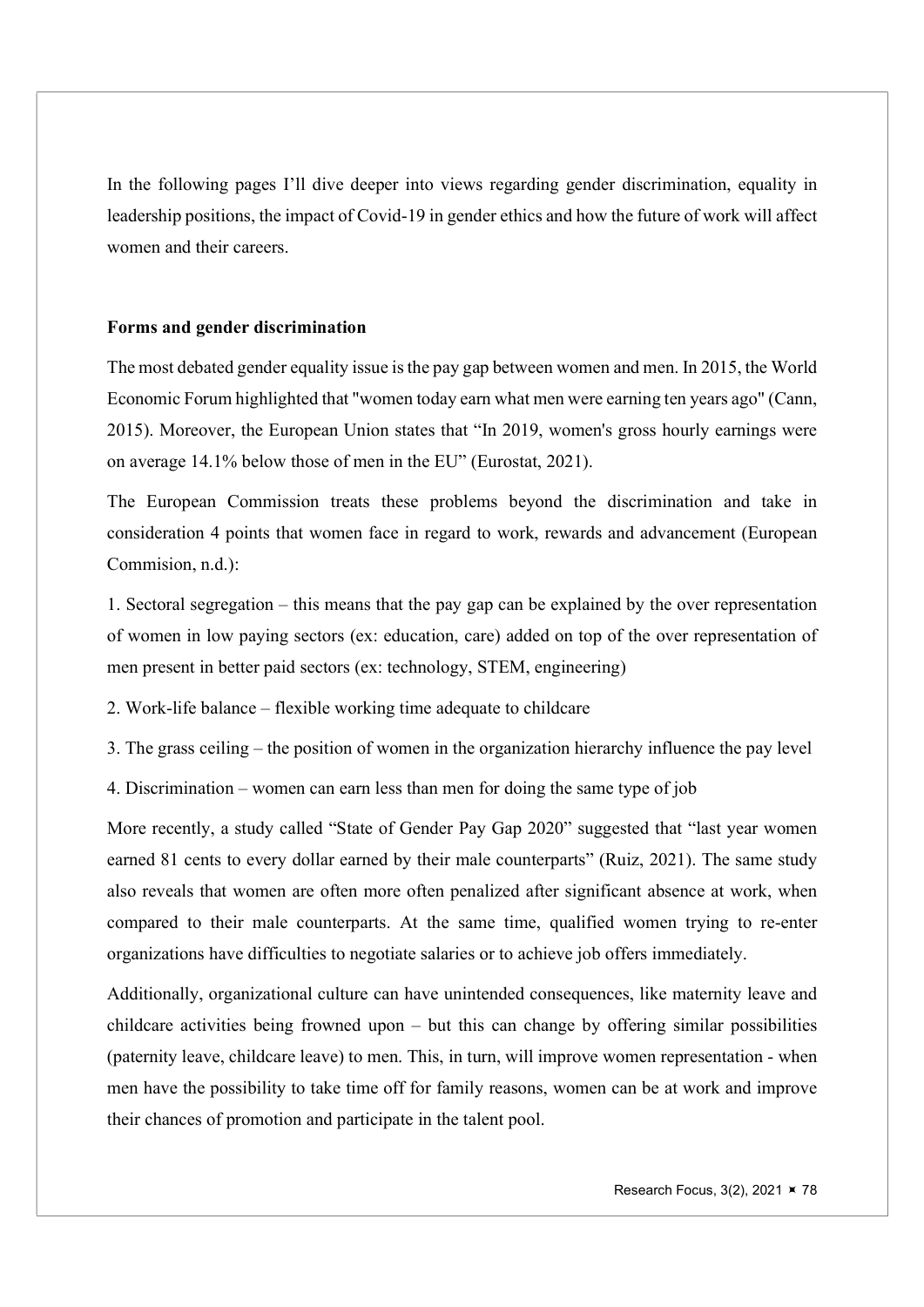Women talent needs to be present in the work environment and companies must create the right polices to encourage women to perform their best.

To add to the pay gap and organizational stresses, for millions of women, daily life reality consists of unpaid work. Unpaid work is "work performed in the home, like childcare or others forms of caregiving, cooking, cleaning, and errands done by a family member who's not being paid" (Gates, 2019). Research has shown that there is no country where the gap between women and men is zero. According to Melinda Gates, "the unpaid work a woman does in the home is a barrier to the activities that can advance here – getting more education...unequal unpaid work blocks a woman's path to empowerment" (Gates, 2019). The solution to this is as simple as it is far from becoming a reality – share household activities equally and act as partners.

The fourth aspect keeping women from being true equals to men consists of sexual harassment in the workplace.

#MeToo movement started with a female employee at Uber that wrote a blog post about her abuse. The movement uncovered deep sexism existing in Silicon Valley but also other industries while the #MeToo movement became viral around the world and women everywhere shared their stories and started finding their voices. 54% of women report workplace harassment. Being sexual harassed can impact women's development and psychological health. They can face decreasing job satisfaction, lose new opportunities or promotions, experience drops in work performance due to physical stress or hostile performance evaluation.

Organizations need to respond with the right approach by having a harassment policy that is regularly reviewed, regular trainings promoting a positive culture that doesn't tolerate harassment and discussing about this topic openly, even if there are no complaints.

Last, but not least, violence against women is responsible for the fact that "about 50 women lose their lives to domestic violence every week in the EU and this has increased during lockdown" (European Parliament, 2021). It seems that the restrictions, encouraged violence, making it harder for female victims to get help.

According to the World Health Organization, "1 in 3 women worldwide have experienced physical or sexual violence" (World Health Organization, 2021). This can also have a negative effect on the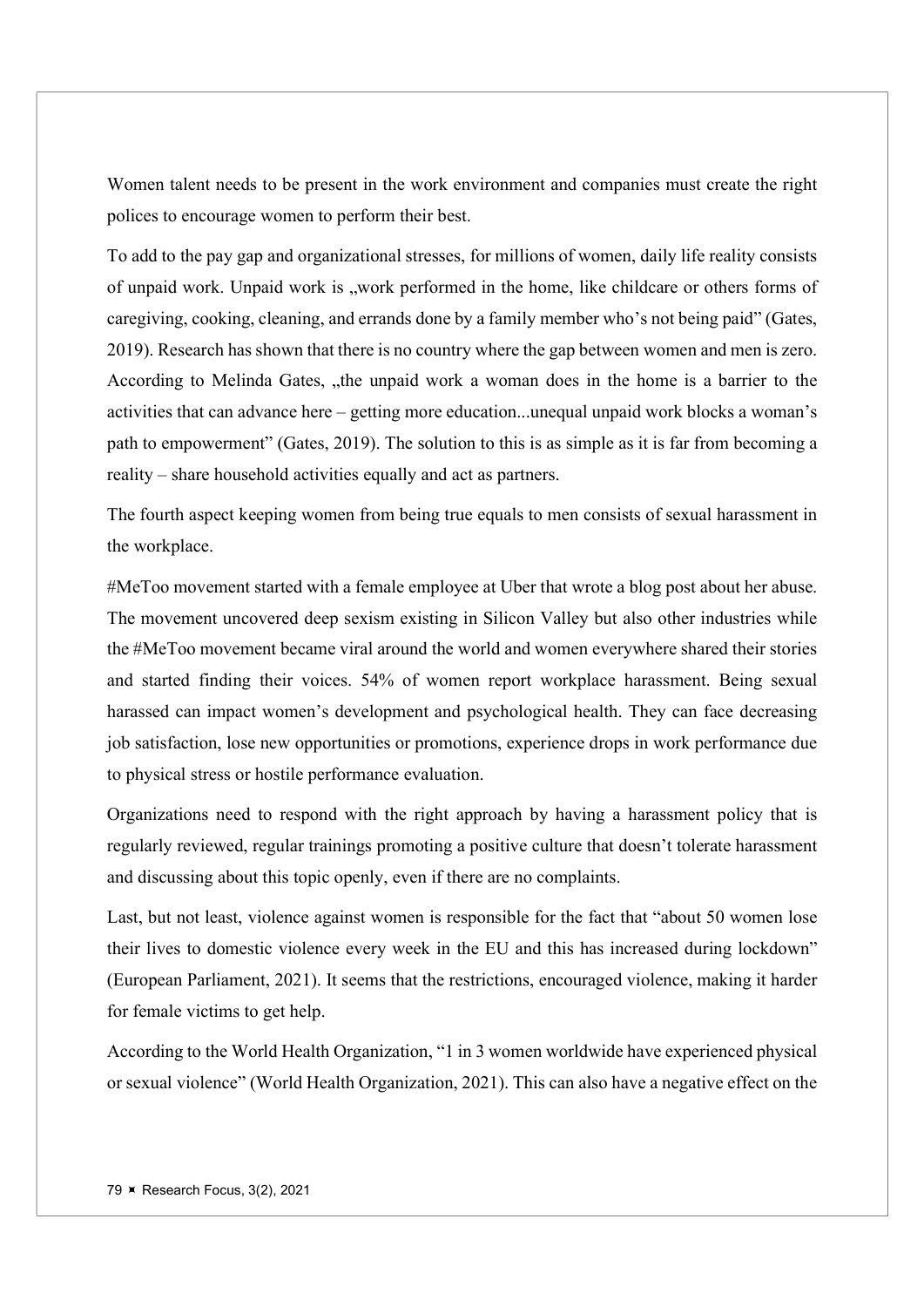pay gap and women's ability to perform in the workplace and constitutes an enormous socioeconomical cost.

Women facing violent abuses have shown an inability to participate in work, they are isolated and often lose their jobs. The social economic cost are enormous and have impact on all organization. Women face inability participation on work, isolation, loss of wages and even the job.

## Women in leadership position

Traditionally, men are the ones that promote into leadership roles – this can also be noticed in private enterprises since – "only 5% of FTSE 100 CEO's (chief executive officers) and 7% of word leaders are women in 2020" (Ohr, 2020) – making women a minority of the managerial population. Globally, a recent survey revealed that "just 5% of over 3000 companies across 56 countries had female CEO's in 2019" (Credit Suisse Research Institute, 2019).

History, however, has given us notable female leaders that can tackle challenging tasks with great success: Cleopatra, Elizabeth 1, Margaret Thatcher and the latest brave woman leading has been Angela Merkel.

The global health crisis demonstrated the power that women can have in politics through the following key figures: New Zealand's Prime Minister Jacinta Ardern, Germany's Chancellor Angela Merkel, Finland's Prime Minister Sanna Marin, Barbado's Prime Minister Mia Mottley – "They have all been especially successful in fighting the coronavirus and saving the lives of their citizen – a case study in women's leadership for years to come" (Morse, 2020).

While women only represent 8% of global political leaders, they have accounted for roughly 40% of the most successful campaigns against COVID-19. (Ellis, 2020)

In order for women to take control of their careers, I believe there are 7 essential steps (Monroe, 2018):

A. Find a mentor - a mentor can help guide women, teach them the values of authentic leadership, offer encouragement, help maximise their potential and empower them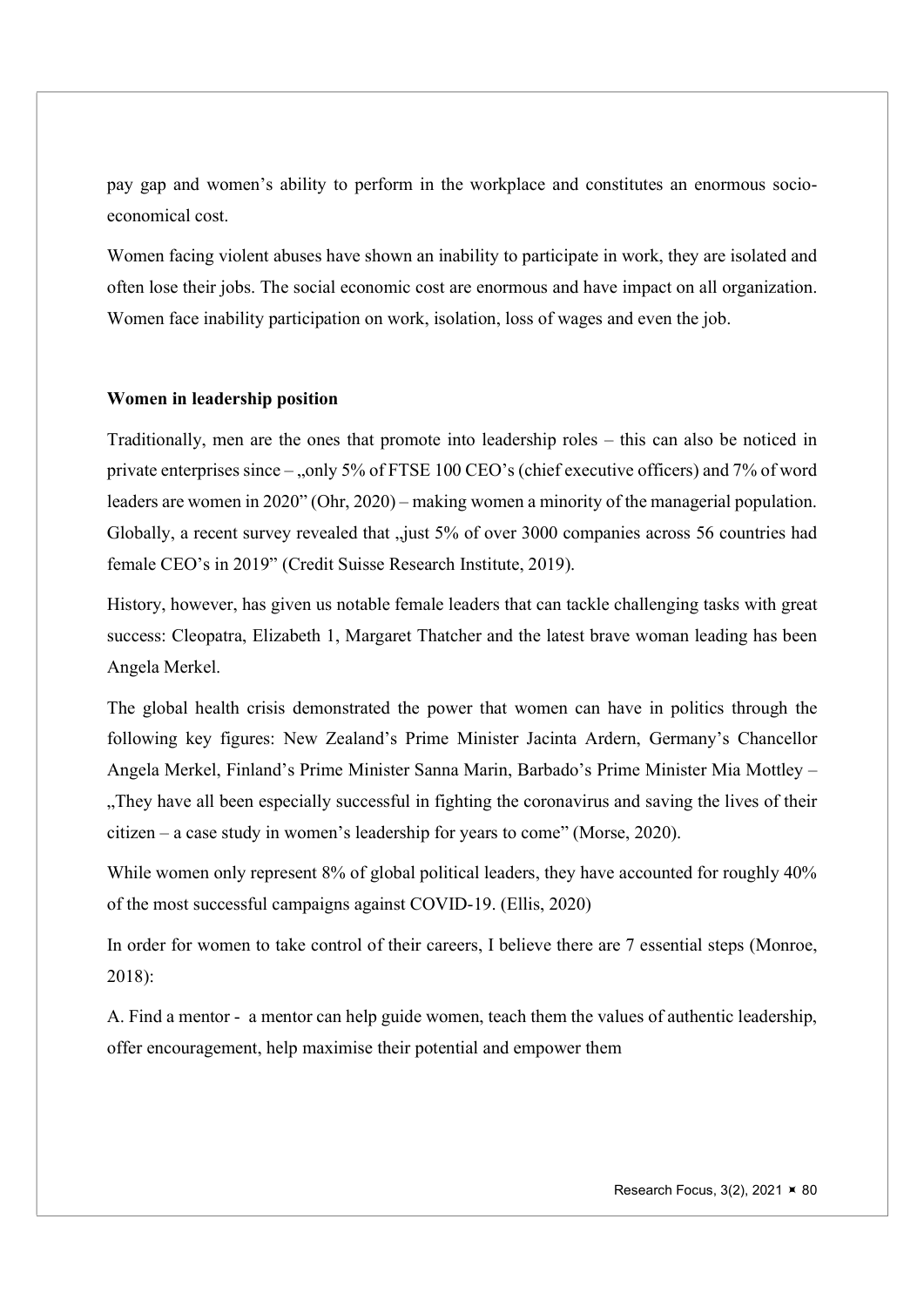B. Speak up Early – women are more often afraid to speak up in meetings due to a lack of confidence. In reality, all perspectives are valuable and, in order to be noticed, women need to start sharing their opinions, asking question and be comfortable putting questions in a larger meetings

C. Be professional to everyone – to be taken seriously women need to remain composed and polite in every situation

D. Resilience – women need to support each other when they're passing leadership crisis, in this way, every failure will help them build resilience and they will learn new ways of acting

E. Work Hard and Smart – women need to stay out of office politics by producing great results that communicate their successes inside the entire organization

F. Trust their abilities – having faith in their abilities and capacities

G. Ask for opportunities – often women wait to be given an opportunity rather than ask for them; they need to take control of their careers and not be intimidated by the process of asking for what they want

Organizations need to stop identifying leadership styles with gender as this perpetuates gender stereotypes. Allowing individuals to lead in their own way and learn from their mistakes helps eradicate disparities between men and women in the workplace.

In the end, "gender equality is a basic human right, and for this reason, all companies should integrate it into their day-to-day work and business management" (Medina-Vicent, 2014). Therefore, it's necessary for oganizations to include women in all groups, promote dialogue, connection and integrate them in day-to-day business.

#### Ethic movements after COVID-19 pandemic

The pandemic has come with a lot of negative aspects for everyone, and women have been disproportionately negatively affected. However, M. Gates believes that ..this is how we can emerge from the pandemic in all of its dimensions: by recognizing that women are not just victims of a broken world; they can be architects of a better one" (Ellis, 'Building Forward Better' – Why Women's Leadership Matters During COVID-19 and Beyond, 2020).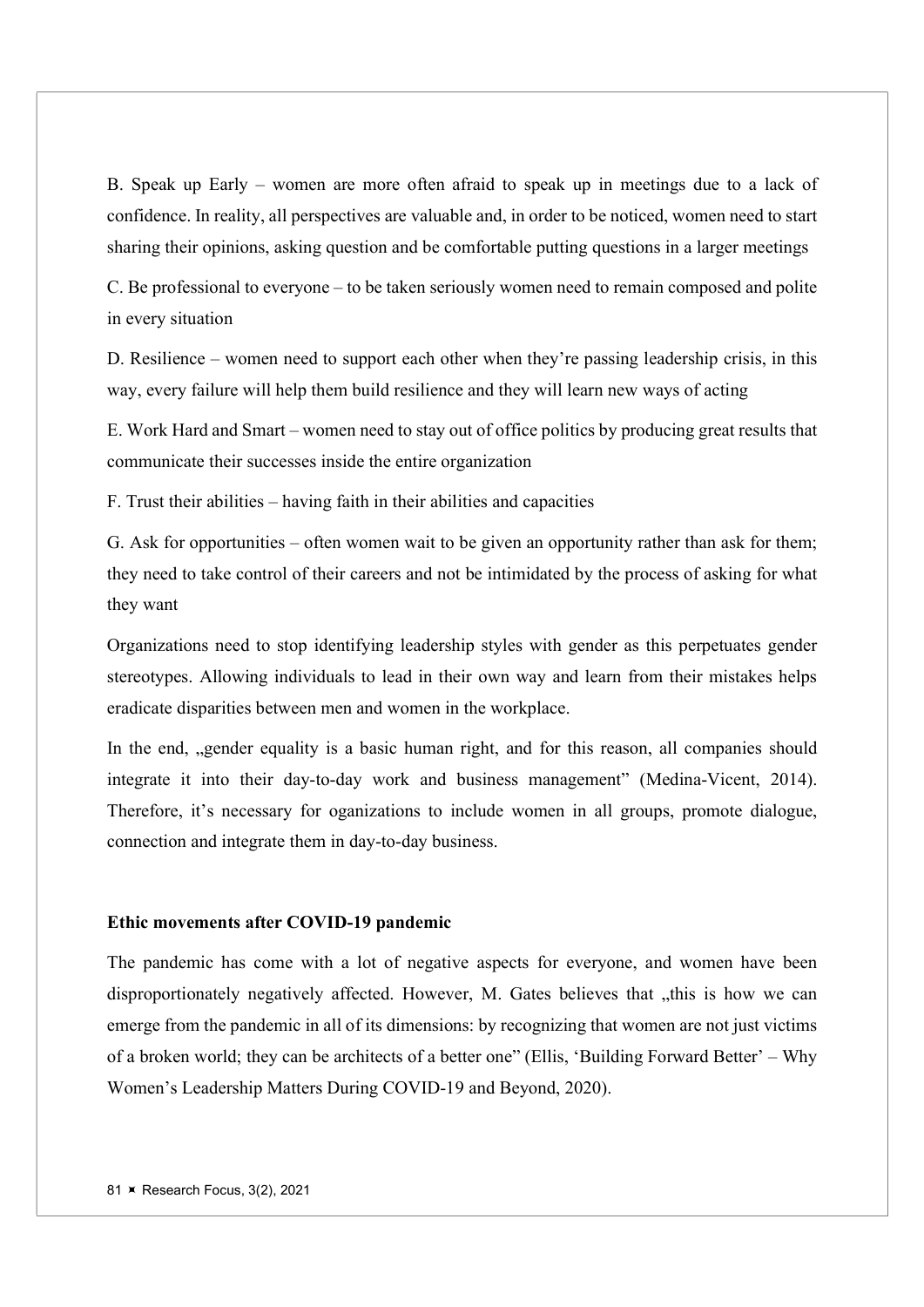The stage is set to give women equal opportunity to become valued and recognized leaders in the recovery and building of a more inclusive economy:

- governments need to create and promote economic autonomy policies for supporting women;

- private organizations have to ensure that women are included in the leadership recruting process and hire more female staff in key roles; developing policies that recognize the difference in requirements between women and men;

- civil society needs to recognize women economic aspirations and engage men to support women leaders in organizations;

- all of us need to see women beyond traditional models of partnership - building a culture that encourages women to make strategic decisions.

A report from McKinsey & Co suggests that while women make up 39% of global employment, they actually account for 54% of overall job loses. Specialists suggest that the effect of the pandemic might set women back an entire generation.

The financial implications of such a setback are not small either, being estimated that if the trend continues, by the end of the pandemic, global GDP will decrease by \$1 trillion by 2030.

In the end, taking action and improving gender equality will benefit us all, not only women. (Ruiz, Covid-19 And Gender Equality: Employers Can Help Women From Being Unfairly Punished For Challenges They Face, 2021)

 The pandemic has created job insecurity for millions of people worldwide. However, women are also severely more impacted than men given that around 30% of women work part-time in the informal economy, having fewer labour tight and basic benefits. (European Parliament, 2021)

Some companies may see the pandemic as an excuse to slow down their efforts for diversity and inclusion since we still seem to associate leadership with masculine features (McClennan, 2019). It seems that, in fact, organizations that understand the fact that women tend to handle crises better, will be preparing themselves for future success (West, 2020).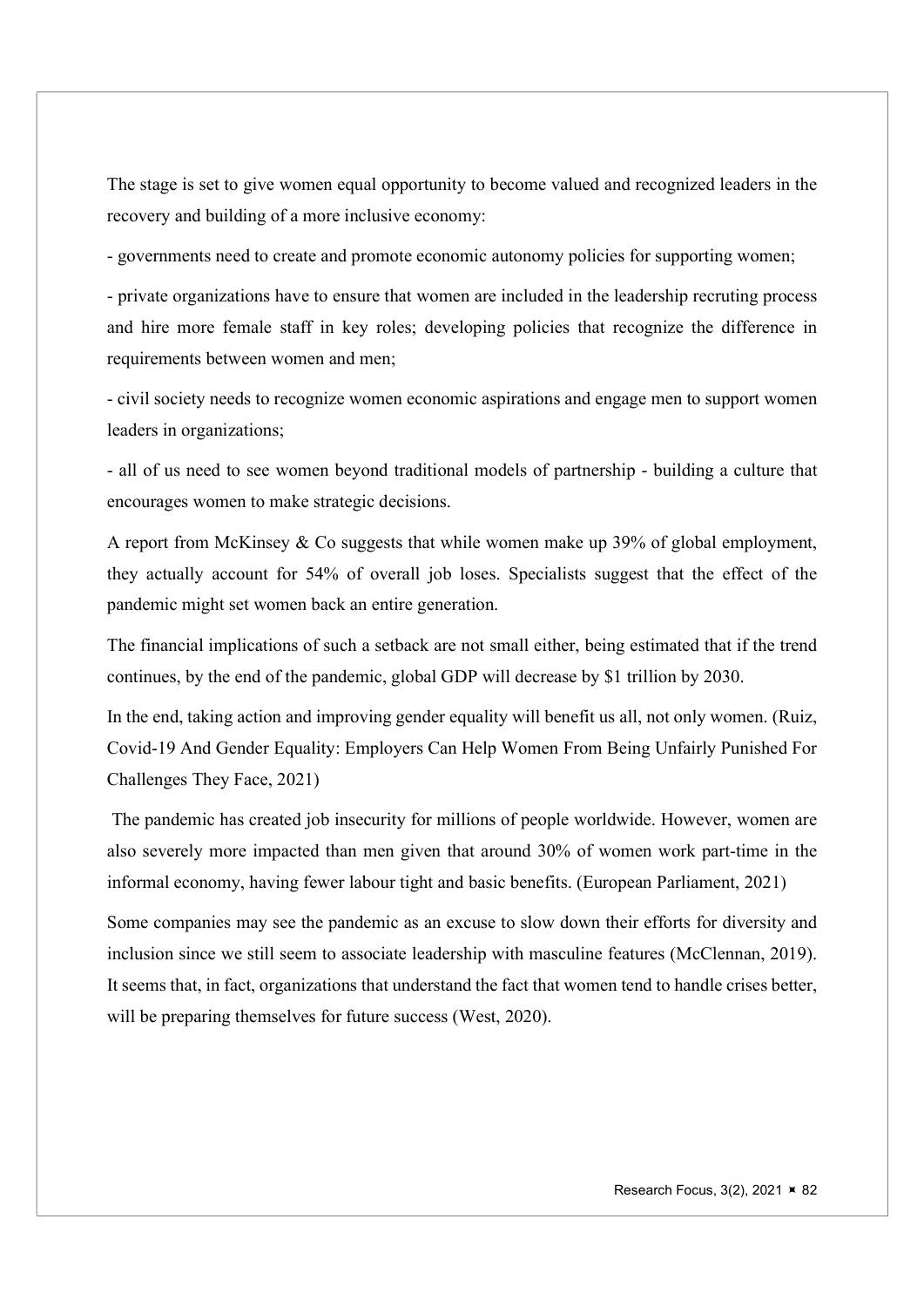#### Future of work

Covid will definitely impact the near future of work as Vice President Kamala Harris drew attention to the economic crisis that the 2.5 million women who have left or lost their jobs during the pandemic: "our economy cannot fully recover unless women can participate fully...it is a national emergency". Her hope is that the administration's relief plan can help in this regard. It's clear, however, that the pandemic has intensified the disparities between women and men that already existed (Rogers, 2021).

The pandemic has also highlighted a couple of other of key terms describing the medium-term future of work (Castrillon, 2021):

1. Balanced – many women already faced remote work combined with childcare and household duties and this made them more resilient and taught their employees that they are able to properly balance their duties;

2. Remote – organizations are thinking more about remote work in the future and women have a great opportunity to remain in the workforce even while handling childcare related activities;

3. Flexible – many women adjust their careers for family therefore flexible career options will help organizations to not lose talented women any longer;

4. Authenticity – leads women to higher job satisfaction and better performance; authenticity will also align the disparities between men and women leadership styles;

5. Entrepreneurial – women will have control of their careers by running their own business (a number that has increased by 114% over the past 2 decades)

In the long term however, work is going through a radical transformation as data usage empowers automation technologies to spread further. While this can negatively impact women, it also brings new opportunities, especially in growing sectors such as healthcare. Given the barriers for women in tech, these opportunities will not be easily reached but they will be there, nonetheless (McKinsey Global Institute, 2019).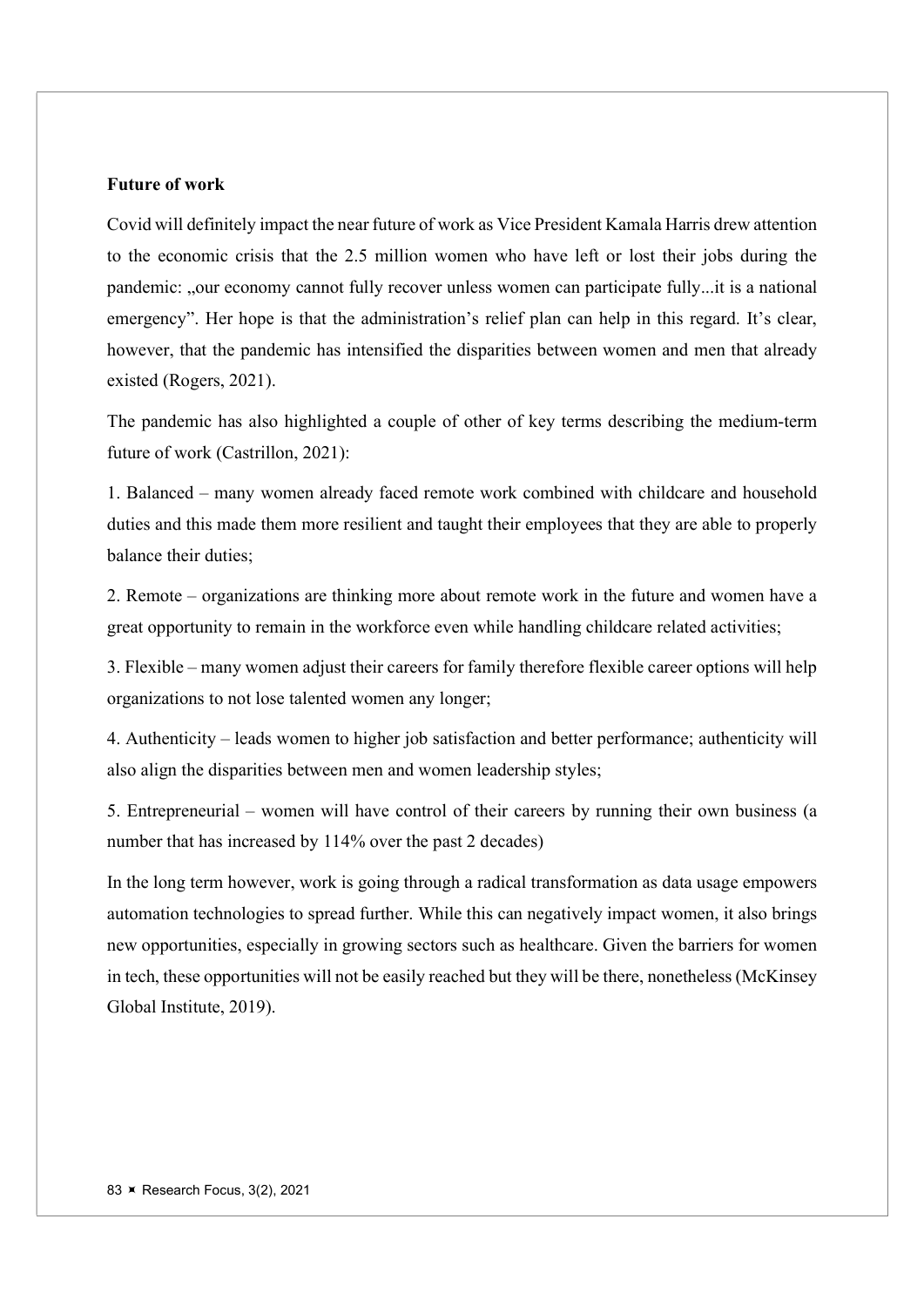## Conclusion

Gender inequality is real and the pandemic has brought up some of the worst aspects of it: increased violence, increased unpaid work, more women leaving the workforce, slowed down inclusion initiatives in companies and more.

While transitioning to gender equality is happening, it's still slow. In the private sector, companies need to ensure that they reduce the pay gap, create more opportunities for women and give men the same parental benefits as they offer women. These three will have ripple effects for diversity & inclusion in companies as well as positive effects for the worldwide economy. Also, applying ethical principles when deciding benefits and pay can help turn gender equality into a reality sooner rather than later.

As more company boards are realizing that leadership styles based on transformational, empathetic values serve everyone better in the long run – women have a clear advantage over men who are viewed as being more aggressive values that don't always promote transparency and communication. We're transitioning to a meaning-based economy and women are ready to pick up the baton and lead everyone in the right direction.

Governments and political parties should also do a better job at recognizing talented women with leadership potential in order to use their specific skills for the better. Continuing investments for women in STEM is also a key factor in preparing women for the future of work and automation.

Women are and have been ready to lead for a while. It's about time they got an equal chance at that.

#### **References**

Cann, O. (19. November 2015). Women only earn now what men did a decade ago. Von World Economic Forum: https://www.weforum.org/agenda/2015/11/women-only-earn-what-men-did-adecade-ago/ abgerufen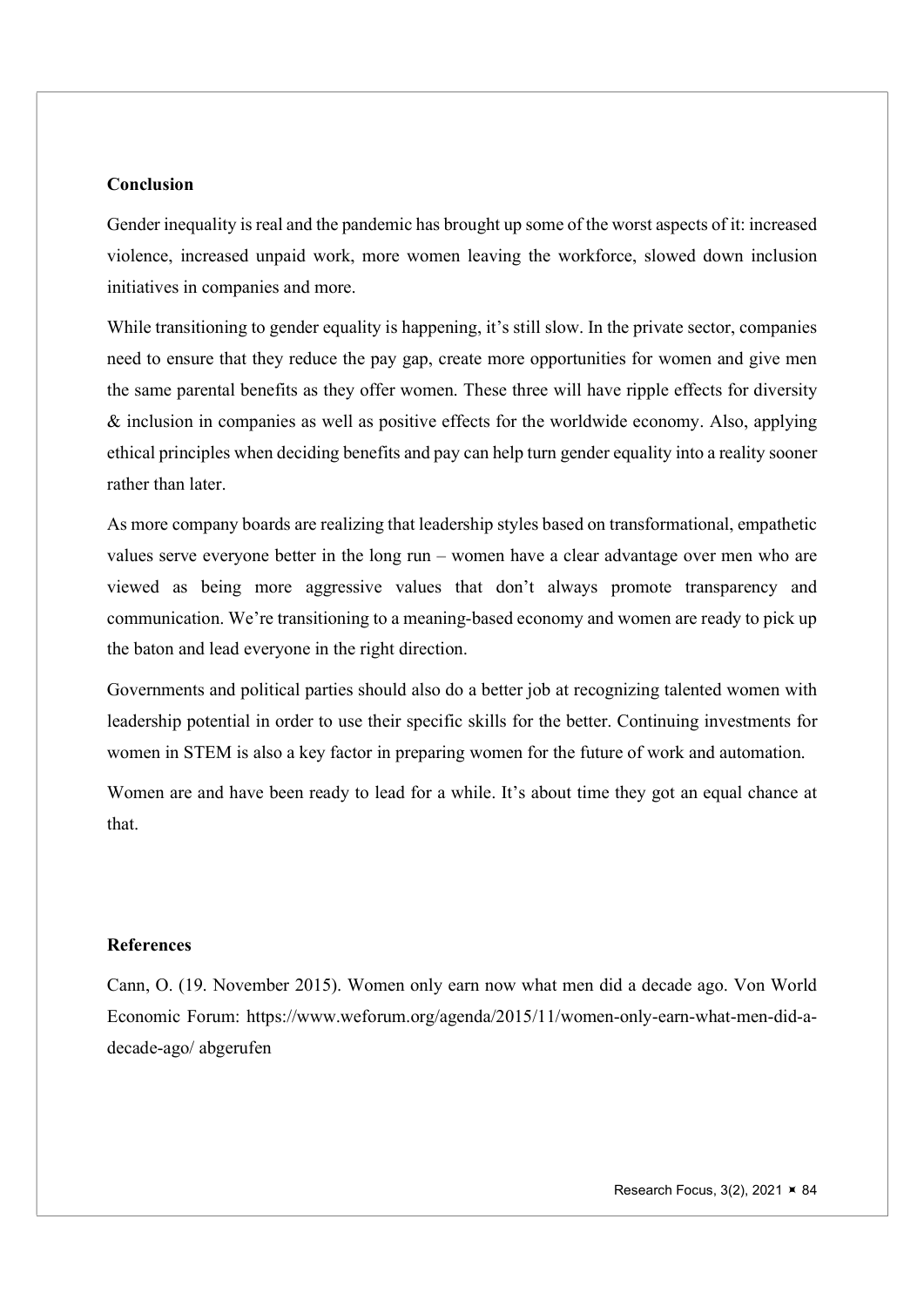Castrillon, C. (28. March 2021). This Is The Future Of Work For Women. Von Forbes: https://www.forbes.com/sites/carolinecastrillon/2021/03/28/this-is-the-future-of-work-forwomen/?sh=613962112591 abgerufen

Credit Suisse Research Institute. (10. October 2019). CS Gender 3000 report shows one fifth of board positions globally now held by women. Von Credit-Suisse: https://www.creditsuisse.com/about-us-news/en/articles/media-releases/cs-gender-3000-report-shows-one-fifth-ofboard-positions-globall-201910.html abgerufen

Ellis, A. (25. November 2020). 'Building Forward Better' – Why Women's Leadership Matters During COVID-19 and Beyond. Von Global Governance Forum: https://globalgovernanceforum.org/building-forward-better-why-womens-leadership-mattersduring-covid-19-beyond/ abgerufen

Ellis, A. (12. August 2020). "Building Forward Better" – Why Women's Leadership Matters. Von International Leadership Association: https://ilaglobalnetwork.org/building-forward-better-whywomens-leadership-matters/ abgerufen

European Commision. (kein Datum). The gender pay gap situation in the EU. Von European Commision: https://ec.europa.eu/info/policies/justice-and-fundamental-rights/genderequality/equal-pay/gender-pay-gap-situation-eu\_en abgerufen

European Parliament. (1. March 2021). Understanding Covid-19's impact on women. Von European Parliament:

https://www.europarl.europa.eu/news/en/headlines/society/20210225STO98702/understandingthe-impact-of-covid-19-on-women-infographics abgerufen

European Parliament. (1. March 2021). Understanding Covid-19's impact on women. Von European Parliament:

https://www.europarl.europa.eu/news/en/headlines/society/20210225STO98702/understandingthe-impact-of-covid-19-on-women-infographics abgerufen

Eurostat. (February 2021). Gender pay gap statistics. Von Eurostat: https://ec.europa.eu/eurostat/statistics-explained/index.php/Gender pay gap statistics abgerufen Gates, M. (2019). The Moment of Lift. London: Bluebird.